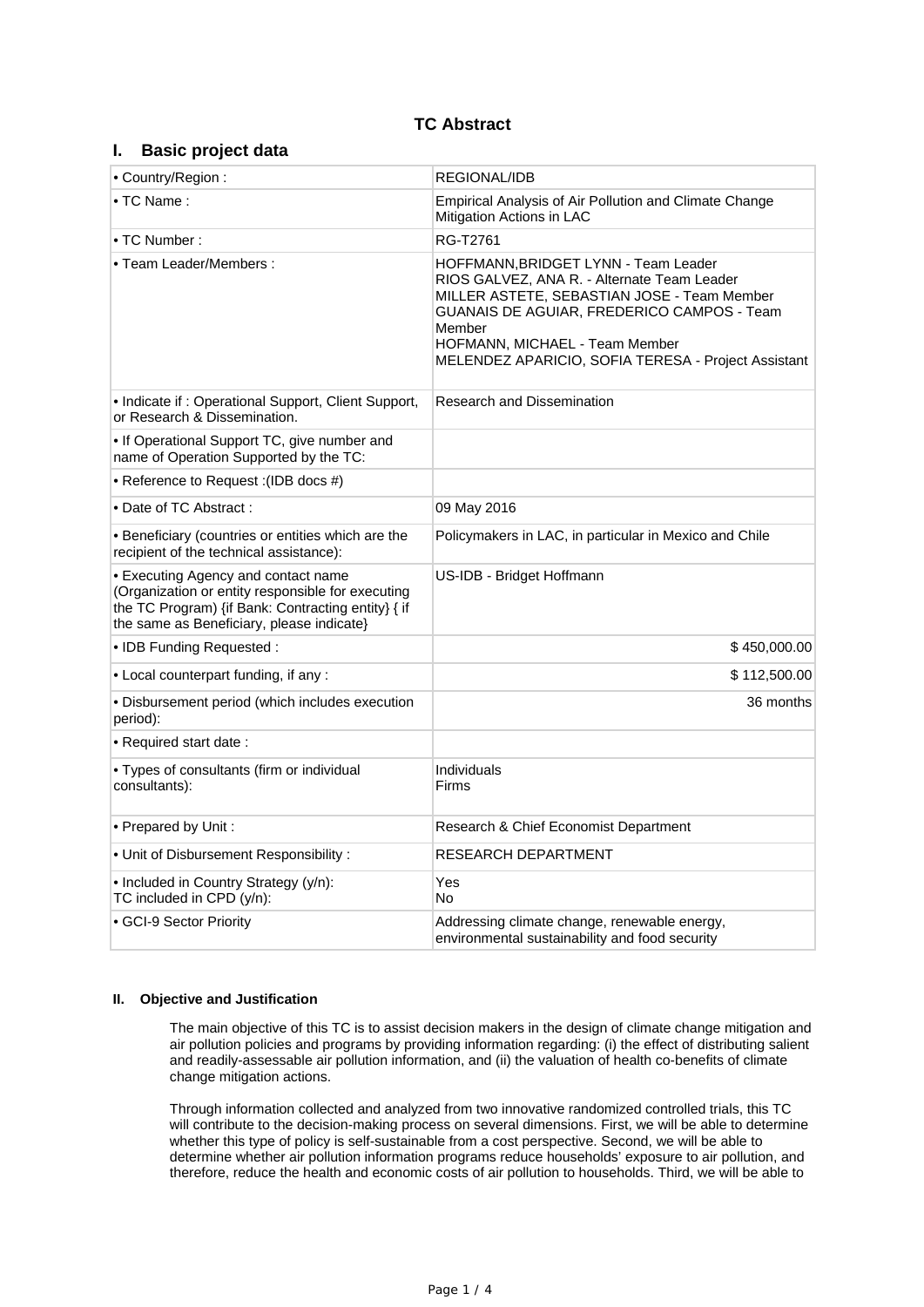shed light on the optimal type of information to provide in order to induce changes in household behavior. Fourth, by estimating the change in air pollution exposure and its associated health cost, a proxy for climate change health co-benefits will be available.

Air pollution and climate change are closely related: air pollutants such as ozone and particle pollution – i.e. black carbon− contribute to global warming and similarly climate change could have negative impacts on national air quality (EPA, nd). Climate change mitigation actions could hence contribute to improving air quality and a decrease in ozone and/or black carbon emissions could help in reducing climate change impacts in the near-term as these particles stay in the atmosphere for a few days or weeks.

Climate change and air pollution are also associated with negative health impacts. High air pollution has been causally linked to infant mortality, lost income for poor households, and lower educational outcomes (Arceo, Hanna, and Oliva, 2016; Hanna and Oliva, 2014; Miller and Ruiz-Tagle, 2015; Miller and Vela, 2013). In Latin America and the Caribbean, more than 50 percent of the population from developing countries is exposed to air pollution above the levels recommended by the World Health Organization (http://data.worldbank.org/indicator/EN.ATM.PM25.MC.ZS/countries/MX-XJ-CL?display=graph). Providing households with salient air pollution information will therefore allow them to make informed decisions regarding their avoidance and prevention behavior. For instance, the United States −among other governments− issues smog alerts, and people adjust their short-term behavior in response to these alerts (Zivin and Neidell, 2009).

On the other hand, some climate change mitigation actions provide –besides direct climate benefits− health co-benefits including a reduction of respiratory and cardiovascular illnesses and their associated costs in terms of treatment and labor productivity losses (Vergara et al., 2013; Younger et al., 2008). These co-benefits are often excluded from the economic analysis of projects due to difficulties in data availability (for more details see Climate Change Sector Framework).

This technical cooperation focuses on climate vulnerability, climate and environmental risk, and actions to manage, adapt, and mitigate the impacts of climate change and pollution. This TC is aligned with the "Institutional Strategy 2010-2020", in which climate change is an overarching issue that affects the three main development challenges in LAC. This TC is framed within the "Integrated Strategy for Climate Change Adaptation and Mitigation, and Sustainable and Renewable Energy" (GN-2609-1) and the "Climate Change Sector Framework" (OP-2018). In addition, this TC is aligned with the country strategies of Mexico and Chile. (Page 19 of the country strategy for Mexico states that "The Government of Mexico will therefore aim to strengthen national climate change policy and minimize the vulnerability of urban and rural areas of the effects of climate change". Page 9 of the country strategy for Chile states that "The Bank, in turn, can facilitate the development and execution of energy projects in a crosscutting manner, by (i) contributing to the strengthening of the Ministry of Energy and to dialogue within a participatory planning process to set an energy policy; (ii) providing support in issues of land-use planning (including indigenous community territories), facilitating development of energy projects and decisions regarding the most suitable location for them; and (iii) providing support on climate change issues".)

### **III. Description of activities and outputs**

Component 1. Implementation of programs. This component will finance two interventions. The intervention in Mexico will provide households with real-time outdoor air pollution information mostly caused by the transportation sector through an SMS messaging system. The intervention in Chile will provide households with household-level information on the level of indoor air pollution and information on household emissions driven by the use of wood burning cooking stoves. Both interventions will include comprehensive household surveys to collect the data necessary for the evaluation of the programs. The interventions will be implemented as randomized controlled trials, which are considered the gold standard in experimental methods.

Component 2. Analysis of the programs. This component will support the writing of two working papers that include an empirical evaluation of the interventions implemented. The working papers will be submitted to the IDB working paper series. It will also support the writing of a technical note that discusses and summarizes the quantitative and qualitative findings of both the intervention in Mexico and the intervention in Chile.

Component 3. Dissemination of results. This component will finance the dissemination of results from the interventions. Activities include: i) meetings with government agencies to present the results of the interventions, to discuss any potential improvements recommended before adoption of similar policies, and to summarize lessons learned that will be important for scale up; and ii) seminars to present the results of the analysis to government agencies, academics, and other interested stakeholders.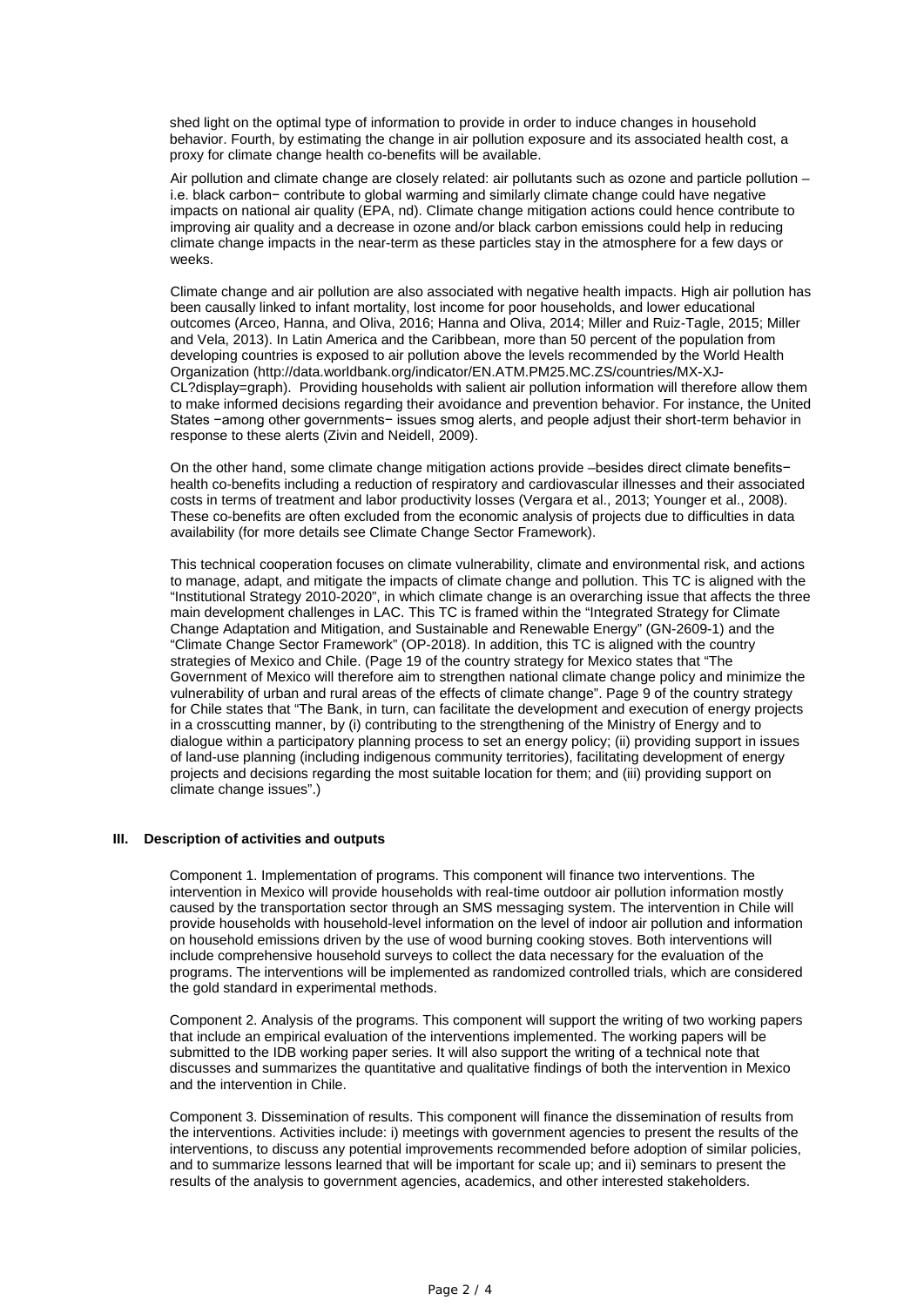## **Outcomes**

Name:

#### **Components**

Name: Component 1

Description: Implementation of Programs through Randomized Controlled Trials

Intervention in Mexico, which will provide households with real-time outdoor air pollution information mostly caused by the transportation sector through an SMS messaging system Intervention in Chile, which will provide households with household-level information on the level of indoor air pollution and information on household emissions driven by the use of wood burning cooking stoves

Name: Component 2

Description: Analysis of the Programs

Writing of two IDB working papers that include an empirical evaluation the interventions implemented

Writing of a technical note that discusses and summarizes the quantitative and qualitative findings of both the intervention in Mexico and the intervention in Chile

Name: Component 3

Description: Dissemination of Results

Meetings with government agencies to present the results of interventions, to discuss potential improvements before adaption of similar policies, and summarize lessons learned that will be important for scale up

Seminars to present results to government agencies, academics and other interested stakeholders

### **IV. Budget**

#### **Indicative Budget**

| <b>Activity/Component</b> | <b>IDB/Fund Funding</b> | <b>Counterpart Funding</b> | <b>Total Funding</b> |
|---------------------------|-------------------------|----------------------------|----------------------|
| Component 1               | \$420,000.00            | \$102,500.00               | \$522,500.00         |
| Component 2               | \$20,000.00             | \$0.00                     | \$20,000.00          |
| Component 3               | \$10,000.00             | \$10,000.00                | \$20,000.00          |

#### **V. Executing agency and execution structure**

The executing agency for this proposed TC will be the IDB given the regional coverage of the project.

The IDB, as executing agency, will be able to coordinate activities among projects and create synergies, as well as facilitate the dialogue and discussion between key actors. The in-kind local counterpart financing will be provided by the Mexican Instituto Nacional de Ecología y Cambio Climático. This TC has letters of support from the Mexican Instituto Nacional de Ecología y Cambio Climático and the Ministerio de Energía in Chile.